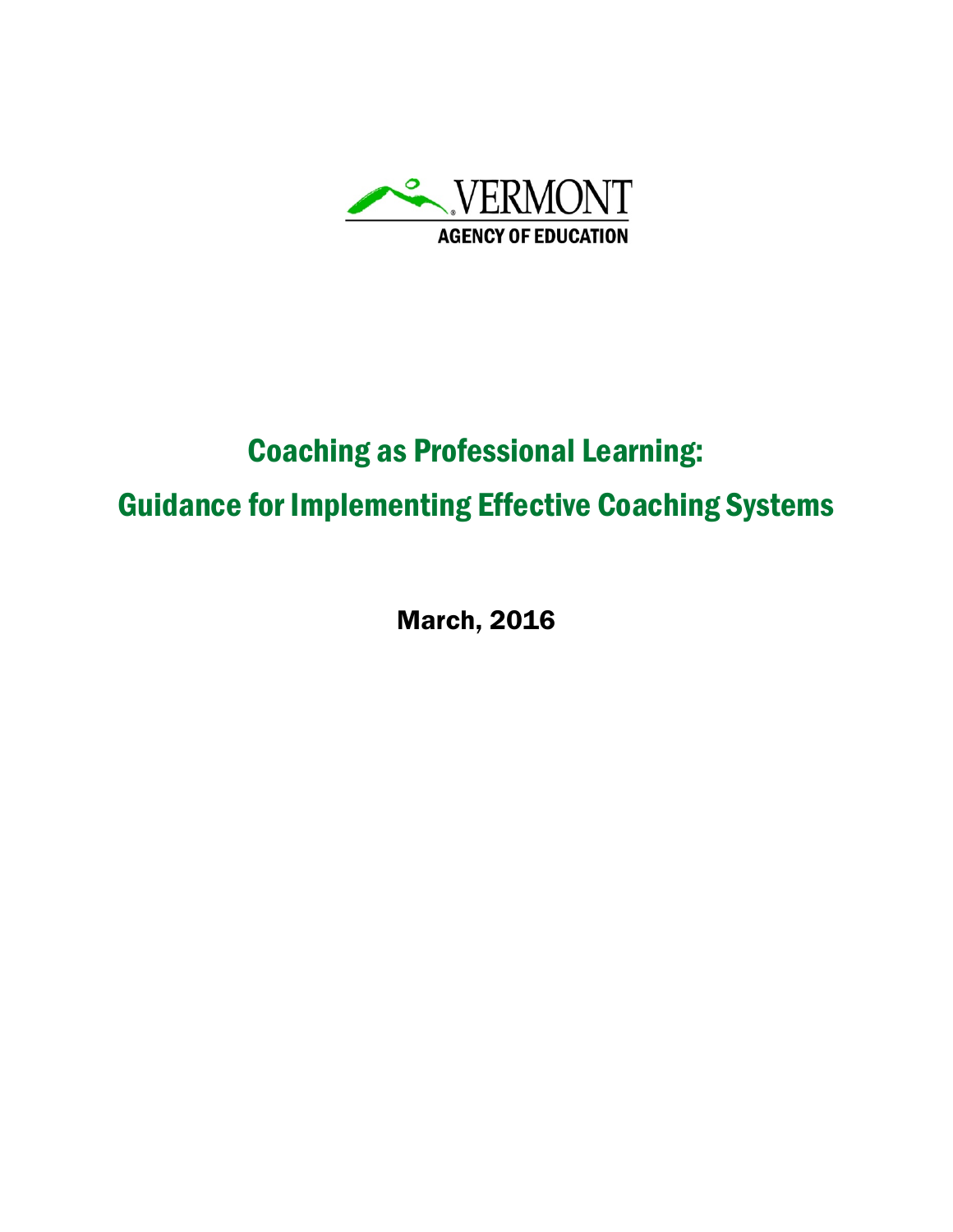## Introduction

To build collective capacity within organizations, schools and districts across the world have implemented coaching as an effective method for systemic reform. Vermont in particular has a wide variety of coaches, including instructional coaches and systems coaches, as well as a variety of interpretations of the coaching practice. Many schools invest a great deal of time and money in professional learning for instructional coaching, often funded with federal program funds. With these investments comes the responsibility to design systems and processes with the greatest potential to improve organizations, classroom instruction, and, ultimately, student achievement.

This document is a synthesis of research on coaching in educational settings. The contents include information and resources that support methods for implementing and sustaining effective coaching systems and practices in a variety of educational contexts, as well as **[Guiding](https://docs.google.com/document/d/1PcYp2mGei3WgmoCD0glTavRBZ20ml5OtRB3B9RAsgLA/edit?usp=sharing)  [Questions for Building and Strengthening Effective Coaching Systems.](https://docs.google.com/document/d/1PcYp2mGei3WgmoCD0glTavRBZ20ml5OtRB3B9RAsgLA/edit?usp=sharing)**

## PART 1: Defining and Rationalizing Coaching

## **Definitions**

Generally, in educational literature, coaching roles are defined in one of two ways: coaching as a component of professional learning, or, coaching to attempt whole school reform (Brown, Stroh, Fouts, and Baker, 2005). This document will focus primarily on coaching as a component of professional learning. *Coaching done well may be the most effective intervention designed for human performance.*

*Gawande, 2011*

**The purpose of an** *instructional coaching* **model** is to help close the student achievement gap and accelerate learning for all students by building teacher capacity through implementation of effective instructional practices (Casey, 2006). As the use of high yield instructional strategies grows through instructional coaching, the social capital of schools increases. In contexts with high social capital, educator relationships are characterized by frequent interaction, collaboration, and trust, resulting in positive student outcomes (Leana, 2011).

**The purpose of a** *systems coaching* **model** is to build collective knowledge, effective systemic processes, and progress monitoring capacity across the organization. In Vermont, the Multi-Tiered System of Supports (MTSS) framework is one area in which both instructional and systems coaches are employed to build capacity.

It is important to clearly define the roles and responsibilities of coaches, and how these differ from those of consultants, mentors, and teacher leaders. *Table 1* provides a starting point for these discussions. Roles and responsibilities of all positions, including coaches, should be clearly articulated through decisions made at the local level. The sample descriptions, models, frameworks, etc. in this document serve purely as examples.

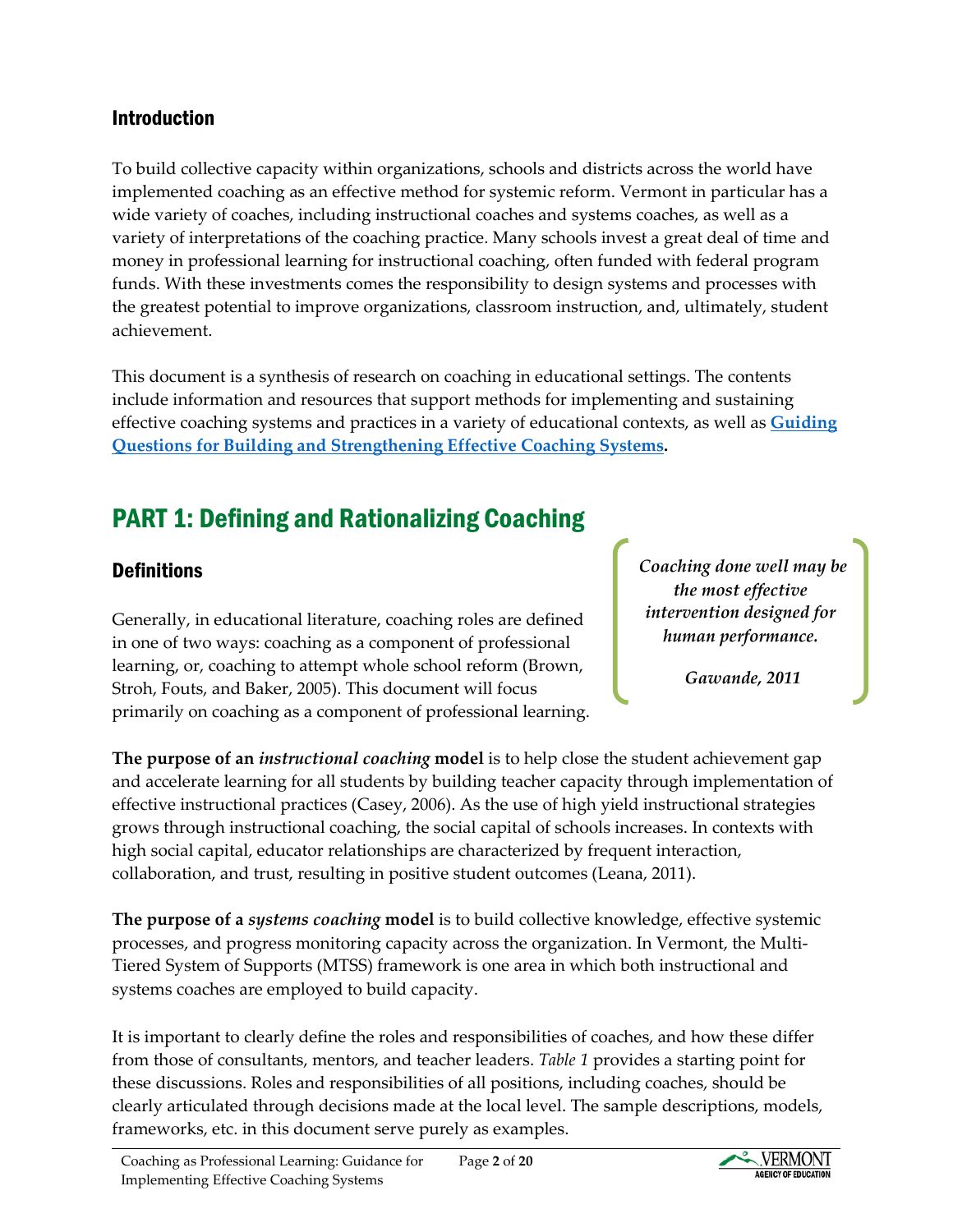*Coaching is a process in which education professionals assist each other in negotiating the distance between acquiring new skills or teaching strategies and applying them skillfully and effectively. Showers, 1985*

#### **Table 1: Roles and Responsibilities**

| Coaches empower people by facilitating self-directed learning, personal growth, and improved<br>performance. (John Hattie, 2012) |                                                                                                                                                                                                                                                                                                                                                                                                                                                                                                                                                                                                                                                                                                                                                                                                                                        |
|----------------------------------------------------------------------------------------------------------------------------------|----------------------------------------------------------------------------------------------------------------------------------------------------------------------------------------------------------------------------------------------------------------------------------------------------------------------------------------------------------------------------------------------------------------------------------------------------------------------------------------------------------------------------------------------------------------------------------------------------------------------------------------------------------------------------------------------------------------------------------------------------------------------------------------------------------------------------------------|
| <b>Instructional Coach</b>                                                                                                       | The instructional coaches' primary role is to work with educators to<br>implement research-based practices and encourage reflective practice<br>(Knight, 2007). They provide ongoing, embedded, non-evaluative,<br>professional learning.                                                                                                                                                                                                                                                                                                                                                                                                                                                                                                                                                                                              |
| <b>Systems Coach</b>                                                                                                             | Systems coaches serve as a liaison within district school leadership<br>teams, providing the ongoing coaching support and data-driven<br>professional development necessary to implement the agreed upon<br>common goals (Oregon Coaches Task Force, 2013). They frequently<br>communicate the common goal to which everyone is accountable and<br>ensure that policies, practices, and resources are aligned with the<br>goal. In Vermont, the Multi-Tiered System of Supports External Coach<br>provides dynamic support and facilitation to build the internal<br>capacity of school and supervisory union/district leadership teams in<br>implementation of the Vermont Multi-Tiered System of Supports<br>(vtMTSS) to improve learning outcomes for all students and close the<br>achievement gap for students with disabilities. |
| Consultant                                                                                                                       | Consultants are outside experts providing short-term advice, services,<br>ideas, and solutions.                                                                                                                                                                                                                                                                                                                                                                                                                                                                                                                                                                                                                                                                                                                                        |
| Mentor                                                                                                                           | Mentors are paired with educators who are either new to the<br>profession or new to the school, in order to provide training,<br>orientation, assistance, and support. Mentors demonstrate high-<br>quality instructional practice and have training in mentoring<br>(Vermont State Board of Education, 2014).                                                                                                                                                                                                                                                                                                                                                                                                                                                                                                                         |
| <b>Teacher Leader</b>                                                                                                            | Teacher leaders are commonly classroom teachers with leadership<br>roles and additional professional responsibilities. They may work<br>closely with coaches to engage in or facilitate professional learning,<br>but a majority of their time is spent teaching students.                                                                                                                                                                                                                                                                                                                                                                                                                                                                                                                                                             |

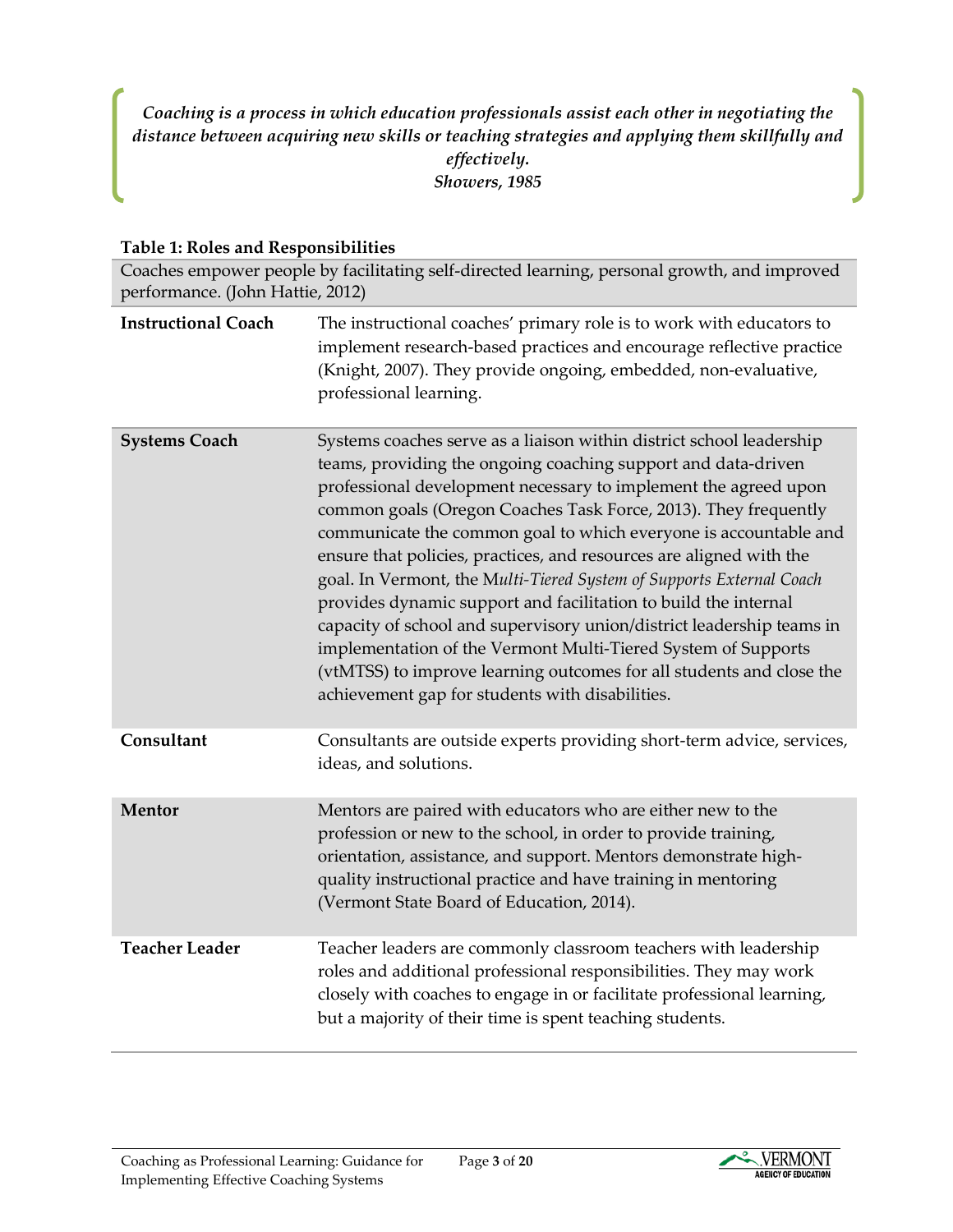## Benefits: Coaching as High-Quality Professional Learning

High-quality professional learning that spans the continuum of an educator's career increases content and pedagogical knowledge and skills, and promotes positive attitudes and beliefs, helping the educator guide all students to learning at high levels. In an effort to promote highquality professional learning, the Vermont Standards Board for Professional Educators (2012) adopted the [Vermont Standards for Professional Learning.](http://education.vermont.gov/documents/EDU_Professional_Learning_Standards.pdf)

As Darling-Hammond, Wei, Andree, Richardson, and Orphanos (2009) note, professional learning that is most effective in improving an educator's practice is:

- intensive;
- ongoing;
- connected to practice;
- focused on student learning; and
- aligned with school improvement practices.

Studies on the effectiveness of coaching are ongoing. Some studies indicate moderate effects on student achievement (e.g., Russo, 2004; Guiney, 2001). However, the majority of the literature cites the positive impact on teacher efficacy and effectiveness. For example, research indicates that educators who are observed more frequently by a coach implement instructional strategies more readily than noncoached peers (Matsumara, Sartorial, Bickel and Garnier, 2009). There is also evidence that effective coaching can

*With a complex endeavor such as teaching, it is extremely difficult to reach and then maintain the highest levels of performance without help. The most effective help commonly comes in the form of coaching.*

*Marzano, 2013*

help educators make informed instructional decisions and can contribute to increased instructional capacity through:

- continuous teacher learning that transfers to practice due to embedded coaching;
- targeted school-based professional development;
- a culture of reflective practice and collective responsibility for student learning; and
- quality principal leadership for instructional improvement (Neufeld and Roper, 2003).

Joyce and Showers (2002) identified five main findings related to the impact of coaching. They found that coached teachers and principals:

- 1. practiced new strategies more frequently and at a faster pace in context than their uncoached peers, even when they had participated in the same professional development;
- 2. learned the strategies embedded in real instructional objectives and could apply them in light of theories specific to models of teaching;
- 3. acquired long term retention of knowledge and skill;
- 4. were more likely to explain new models of teaching to their students, ensuring that the theories of use were understood by learners;
- 5. exhibited clear cognition with the recognition of purpose and use of new strategies, as indicated by interviews, lessons plans, and class performances.

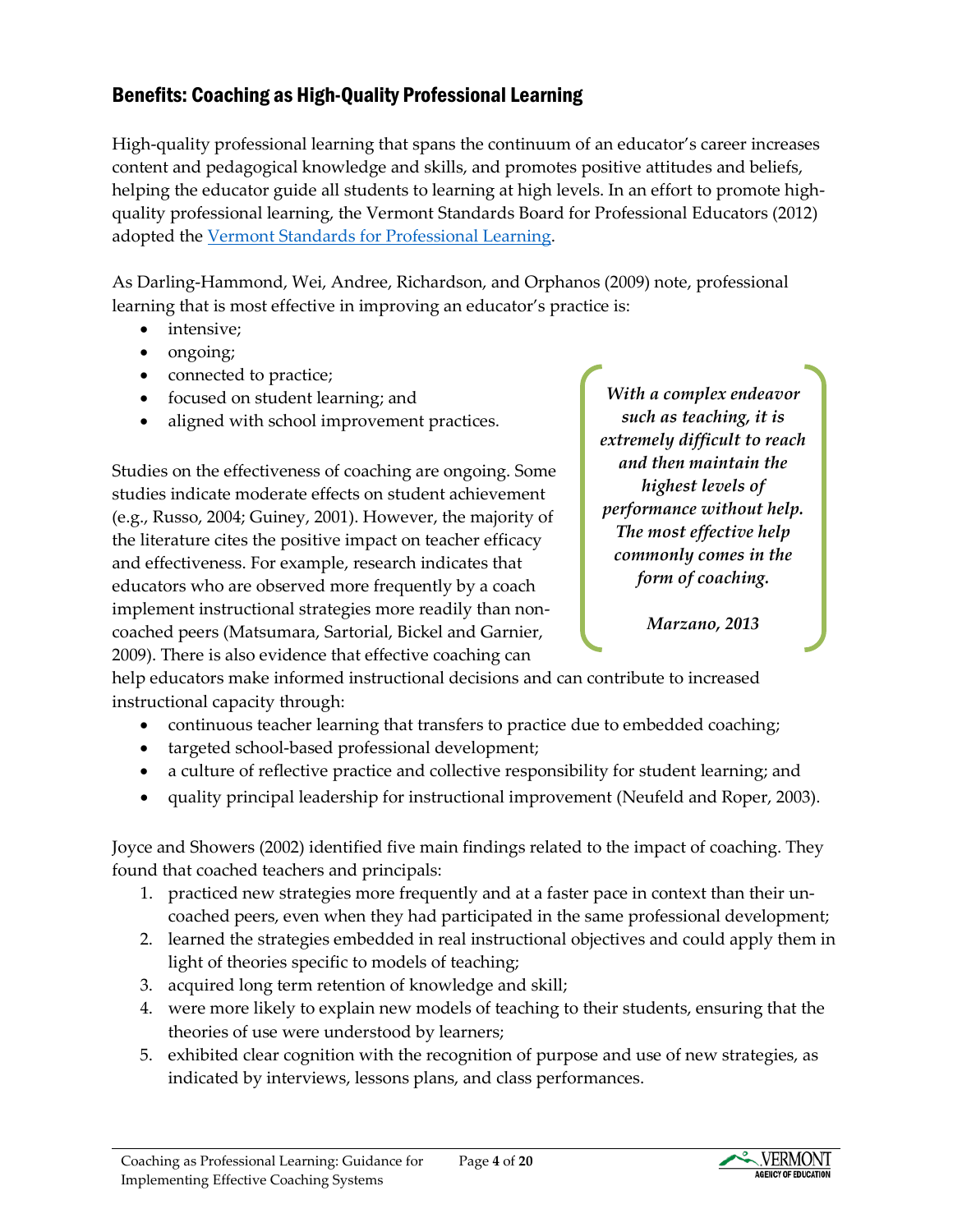Coaching works hand-in-hand with a fluid and responsive [Multi-tiered System of Supports](http://www.vriuvm.org/MTSS-RtII/wp-content/uploads/2014/06/MTSS-RtII-SelfAssessment-062014.pdf) framework (Vermont Reads Institute and Statewide Steering Committee on RTII, 2014). Instructional coaching enhances quality instruction delivered at the universal level. By effectively coaching at the universal level, schools can reduce the number of students needing more targeted interventions.

Consider the following factors when building or strengthening your coaching systems:

- leadership support
- instructional or systems focus
- [Adult Learning Theory](https://teal.ed.gov/sites/default/files/Fact-Sheets/11_%20TEAL_Adult_Learning_Theory.pdf) (AIR, 2011)
- structures that support coaching such as scheduling, time for embedded professional learning, professional learning for coaches, etc.
- clearly defined job descriptions[: Sample Job Description](https://www.usd230.org/upload/4bc48f7986dc1.pdf) (Springhill U.S.D, 2008)
- student outcomes
- regional capacity-building efforts, which can significantly increase the implementation of coaching roles (Mangin, 2014).

These considerations will be explored throughout this document.

## PART 2: Effective Coaches and Effective Systems

## Characteristics of Effective Coaches

Effective coaches have a solid understanding of research-based instructional practices and/or system dynamics. They are effective relationship builders and spend the majority of time with teachers, directly improving instruction. They are skilled communicators with a repertoire of excellent communication skills that enable them to empathize, listen, and build trusting relationships (Knight, 2008). Good coaches know how to break down a performance into critical individual components (Gawande, 2011). Coaches are leaders, but should never be placed in an evaluative position with respect to their colleagues.

*Merriam-Webster defines* **art** *as "skill acquired by experience, study, or observation." This is in fact the hallmark of a great coach. The science explains how adults learn, the way the brain reacts to new information, the number of times one must practice something before becoming fluent, why people resist change, and what chemicals the brain produces when it feels safe or when it feels threatened, but the* **art** *of coaching develops with experience, deep reflection and observing master coaches in action. Coaches who have mastered the* **art** *are skillfully able to create conditions in which teachers feel safe enough, cared for enough, inspired enough, joyful enough and knowledgeable enough to take a risk to change an instructional practice, even when they know they might at first fail.*

*Carol Chanter, 2015*

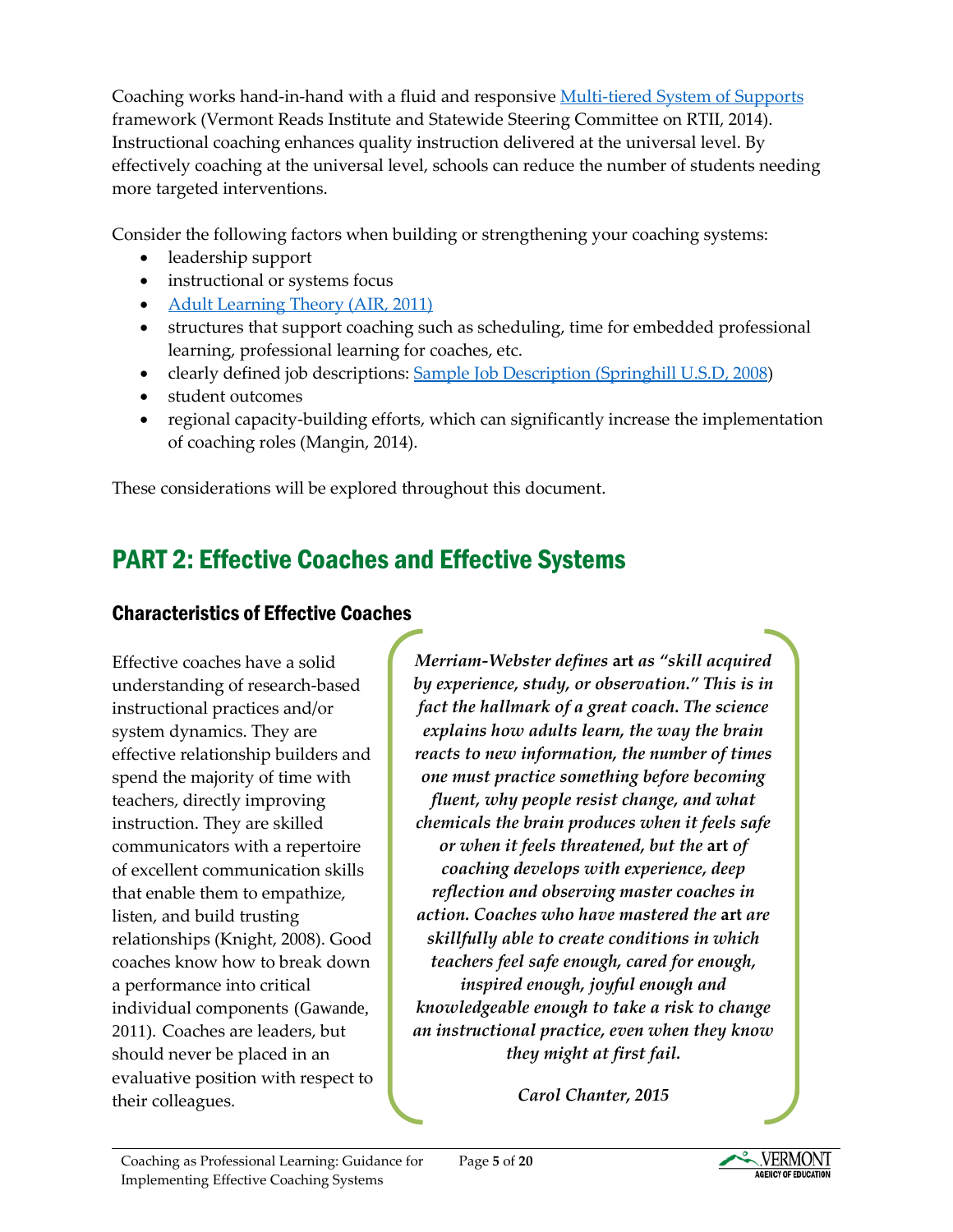Strong coaches typically demonstrate:

- belief in the potential, value, and resourcefulness of the person being coached
- skillful building of trusting relationships
- effective communication strategies
- a non-evaluative stance
- content and pedagogical knowledge
- leadership, facilitation and collaboration skills
- avid research skills
- accomplished problem-solving and time management skills
- evidence-based decision making
- skillful use of continuum of professional learning formats to support differentiated coaching (e.g. professional learning communities, book study, demonstration lessons, lesson study, and co-teaching).

The coaching position is complex and requires an experienced educator who has the skill and finesse to work effectively with adult learners.

## Features of Effective Coaching Systems

## *Effective Coaching Cycles*

Coaching is a form of highly targeted professional learning (International Literacy Association, 2006). Effective models vary, but include reflective and non-evaluative methods for:

- continuous support, communication, and collaboration;
- ongoing quality professional development embedded in daily practice;
- data analysis, interpretation, and action;
- collaborative, reflective practice;
- collective problem solving;
- relationship building; and
- collegial conversations about instructional practices and systemic change.

Although generally similar in theory, coaching cycles vary slightly in design. They may be longterm or short-term, depending on the data and the goals. The sample coaching cycle, illustrated in *Table 2*, represents one model used to gain results in student achievement (Knight, Elford, Hock, Dunekack, Bradley, Deshler, and Knight, 2015). Similarly, a **c**ollaborative inquiry and reflection model for instructional coaching includes the cycle phases illustrated in *Figure 1***.** 

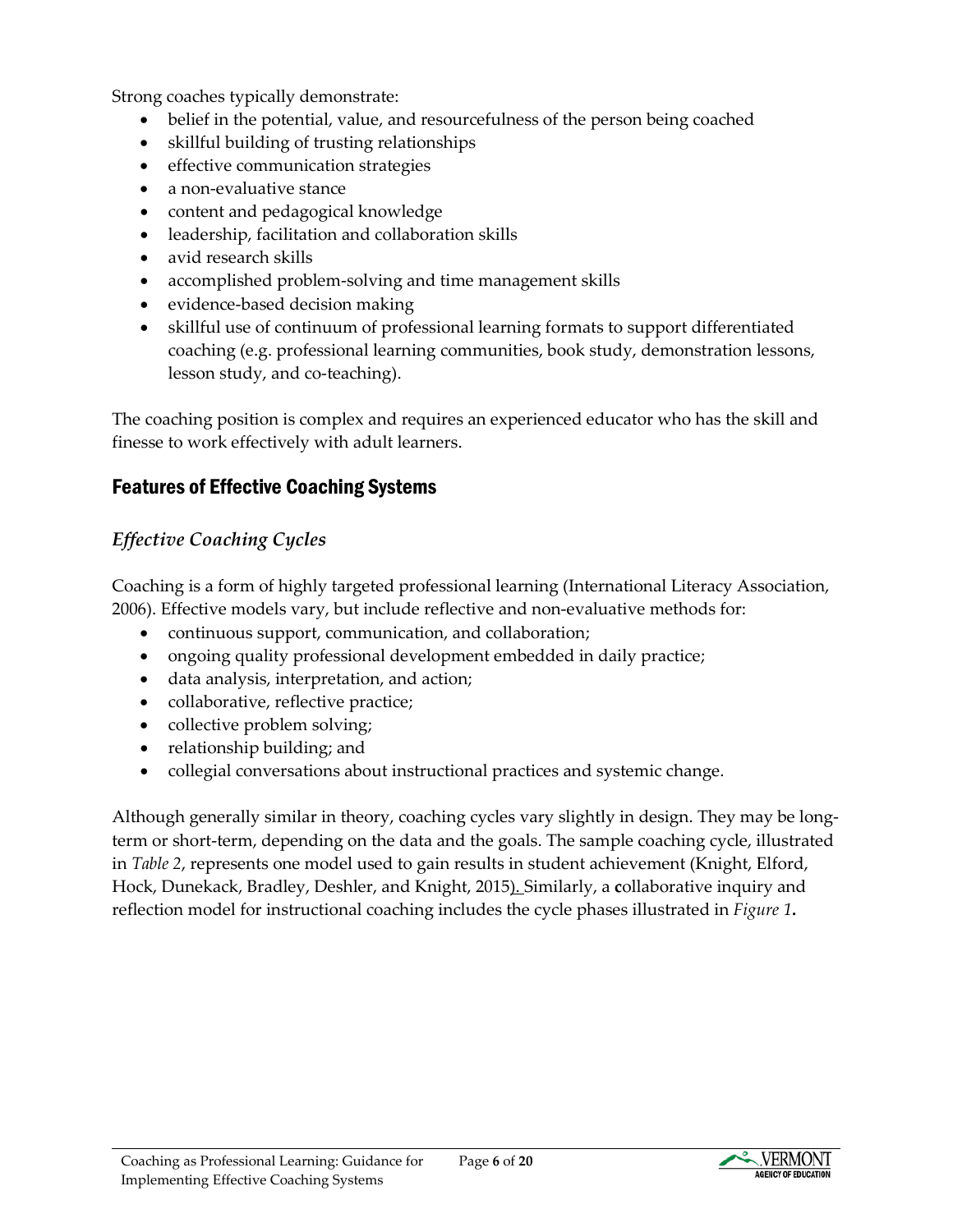#### **Table 2: Sample Coaching Cycle**

Sample Coaching Cycle

#### **Identify**

The coach and teacher collaborate to examine data, set a goal, and identify a strategy to meet the goal.

#### **Learn**

The teacher learns how to implement the strategy; the coach assists with research,

explanation, modeling, video samples, co-planning, co-teaching, and/or peer observations.

#### **Improve**

The coach monitors the teacher's implementation and they collaboratively examine data (e.g. from observations, assessments, or student work) to assess whether or not the goal was met.

#### **Figure 1: Collaborative Inquiry and Reflection Model for Instructional Coaching**



For more detailed information about coaching models and cycles, please refer to the following documents:

[New Brunswick Coaching Model](http://tmyles.weebly.com/uploads/2/6/2/6/26261249/nb_instructional_coaching_model.pdf) (2013) [Instructional Performance Coach Plan, Friendship Charter School, TNTP \(2010\)](http://tntp.org/assets/tools/FPCS_Coaching_Model_at_Friendship_Public_Charter_School_TSLT_0311.pdf) [Instructional Coaching Model,](http://www.shaker.org/Downloads/Instructional%20Coaching%20Model%20(2).pdf) Shaker Heights School (2014) [Ithaca City School District Instructional Coaching Program](http://www.cornellglobalsolutions.com/wp-content/uploads/2013/08/Ithaca-City-School-District-Final-Report.pdf) (2013)

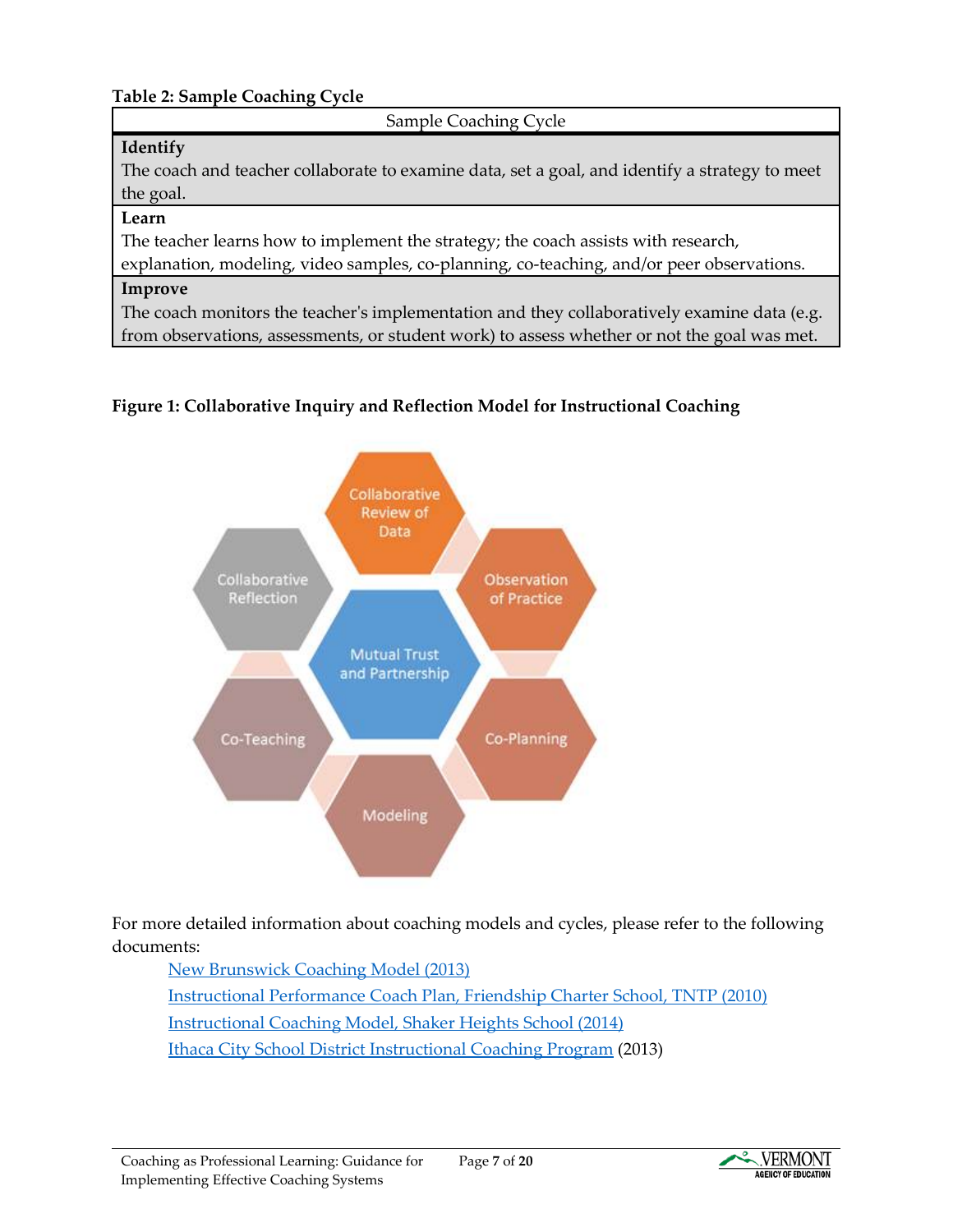## *Clearly Defined Roles, Responsibilities, and Relationships*

In effective coaching systems, roles, responsibilities, and goals are clearly defined and articulated. Effective coaches are educators who serve in a leadership role (not an evaluative role) primarily facilitating school reform and improving teacher quality (Killion, J. and Roy, P. 2009). They help develop capacity for educators to instruct and implement initiatives. As stated by the International Literacy Association (2006), this work may include providing leadership in school-based initiatives, and designing and implementing professional development by:

 facilitating inquiry-based collaboration in professional learning communities;

*Coaches are system leaders. They need development as change agents at both the instructional level and the level of organizational and system change.*

*Knight and Fullan, 2011*

- collaboratively observing and examining instructional practice;
- **•** promoting instructional reform, providing current research, and supporting methods for implementation;
- **improving data literacy and data-based decision making;**
- supporting teachers through demonstrations, co-teaching, observations, debriefs, and follow-ups; and
- being embedded in instructional practice contexts.

Coaches in Vermont can actively partner with educators, professional learning communities, data teams, and other student support teams to:

- help implement proficiency-based learning, curriculum, instruction, and assessment, based on [Vermont Education Quality Standards](http://education.vermont.gov/documents/EDU-FinalEQS_AsAdopted.pdf) (2014), [VT Framework of Standards,](http://education.vermont.gov/documents/framework.pdf) and [Continuous Improvement Plans,](http://education.vermont.gov/school-effectiveness) through job-embedded professional learning within a coaching cycle;
- foster collaborative reflection on practice;
- facilitate collaborative inquiry for all relevant data sources and data-based decision making;
- support teachers through demonstrations, co-teaching, observations, debriefs, and follow-ups in development of universal instruction within a multi-tiered system of supports framework.

Huguet, Marsh, and Farrell (2014) found that key coaching practices help build educator capacity; these practices include dialogue, questioning, modeling, observation, and feedback. [Lesson study,](http://www.lessonresearch.net/index.html) [instructional rounds](http://hepg.org/hel-home/issues/25_3/helarticle/improving-teaching-and-learning-through-instructio) (City, Elmore, Fiarman, and Teitel (2010) and [collaborative](https://www.edu.gov.on.ca/eng/literacynumeracy/inspire/research/CBS_CollaborativeInquiry.pdf)  [inquiry](https://www.edu.gov.on.ca/eng/literacynumeracy/inspire/research/CBS_CollaborativeInquiry.pdf) (Ontario Schools, 2014), with student data and instructional data are just a few highleverage methods coaches may apply, with educators, to improve teaching and learning (see additional resources in appendix). Throughout the partnership learning process and reflective conversations, coaches maintain confidentiality. Educator choice and voice are essential components of the coaching cycle and are honored throughout the partnership (Killion, Harrison, Bryan, and Clifton, 2012).



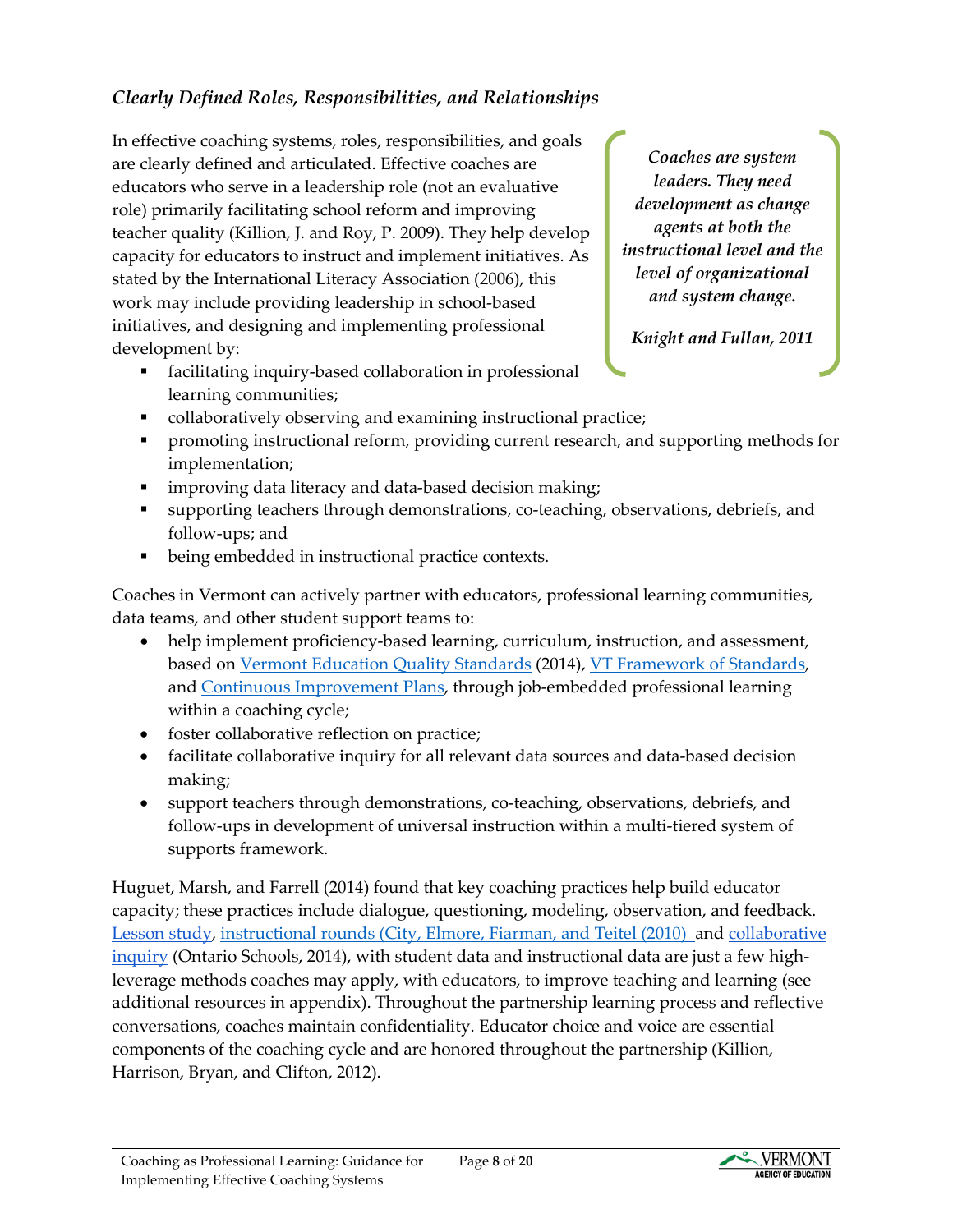In effective coaching systems, the coach's role does *not* include:

- evaluation;
- mandating;
- substitute teaching; or
- administrative work unrelated to the instructional core or systems change initiatives.

Coaches are part of the overall plan for systemic reform. They work closely with principals on instructional leadership, reform, and school culture, as it relates to instructional practice (Knight, 2007; Knight and Fullan, 2011). Coaches develop relationships and emphasize that they are **teachers** willing to help (Toll, 2014). Teachers should perceive coaches as peers. This relationship is depicted in *Figure 2* and the roles are subsequently explained in *Table 4.*

## **Figure 2: The Teacher-Coach-Principal Partnership**



Coaching is most effective when it operates in a context that provides for the support of coaches and coaching (Martin, Kragle, Quatroche & Bauserman, 2014). One of the most influential features of effective coaching is the level of support the coach receives from the principal (Walpole, McKenna, Uribe-Zarain, & Lamintina, 2010). As Jim Knight (2008) details, coaches and principals should meet frequently and have a shared understanding of coaches' roles and responsibilities, as well as the professional learning content delivered to teachers.

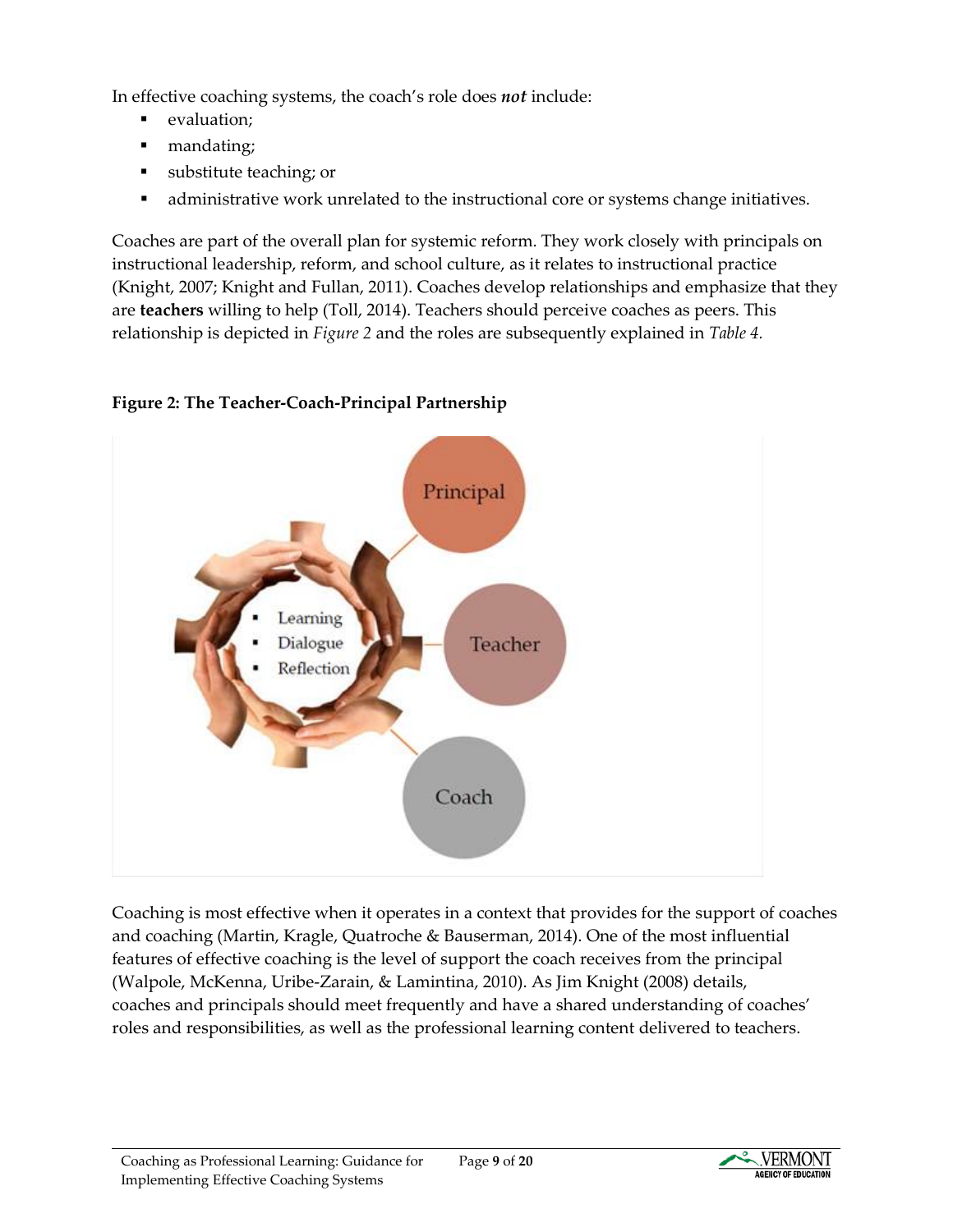#### **Table 4: The Teacher-Coach-Principal Partnership**

| Role of<br>Teacher   | $\checkmark$ Co-design the coaching relationship by identifying "what", "how",<br>and "when" in relation to giving and receiving feedback.<br>Prepare for co-planning, instructional delivery and coaching<br>$\checkmark$<br>sessions.<br>Be honest with the coach about challenges and engage in probing<br>$\checkmark$<br>conversations.<br>In collaboration with the coach, develop goals and actions to<br>$\checkmark$<br>strengthen instructional practice.                                                                                                                                                                                                                                                                                                                                                                                                      |
|----------------------|--------------------------------------------------------------------------------------------------------------------------------------------------------------------------------------------------------------------------------------------------------------------------------------------------------------------------------------------------------------------------------------------------------------------------------------------------------------------------------------------------------------------------------------------------------------------------------------------------------------------------------------------------------------------------------------------------------------------------------------------------------------------------------------------------------------------------------------------------------------------------|
| Role of Coach        | Approach the coaching relationship from a core belief in the value of<br>$\checkmark$<br>the teacher and the coaching relationship.<br>Build trust with teachers by asking clarifying questions, actively<br>$\checkmark$<br>listening, establishing confidentiality, validating teachers' assets, and<br>asking permission to coach (Aguilar, 2013).<br>Support teachers' questions and learning by collecting and sharing<br>$\checkmark$<br>appropriate research and information; ask questions that foster<br>reflection on practice (Duncan, 2006).<br>Actively seek and provide honest feedback, input, modeling, and<br>$\checkmark$<br>debriefing.<br>$\checkmark$ Use inquiry and probing conversations to support teacher reflection.<br>In collaboration with the teacher, develop goals and actions to<br>$\checkmark$<br>strengthen instructional practice. |
|                      | For additional role competencies: International Coaching Federation<br>Core Competencies (n.d.)                                                                                                                                                                                                                                                                                                                                                                                                                                                                                                                                                                                                                                                                                                                                                                          |
| Role of<br>Principal | Engage in relevant professional learning to understand and support<br>✓<br>coaches and teachers in improving instructional practice.<br>Support both teachers and coaches with the time and structures<br>$\checkmark$<br>needed for the embedded professional learning<br>Endorse the coach to the teachers-publicly state support<br>$\checkmark$<br>(Matsumara, Satoris, Bickel, and Garnier, 2009).<br>Observe coaches in action to better understand and support their<br>role<br>Respect the coach's professional judgment (Knight, 2008;<br>$\checkmark$<br>Matsumara, Sartoris, Bickel and Garnier, 2009).<br>Honor the confidential, non-evaluative nature of the teacher-coach<br>✓<br>relationship<br>$\checkmark$ Ensure that the coaching system is evaluated, celebrate the successes<br>and address the challenges.                                       |
|                      | The <b>Shaker Heights Coaching Model</b> (Kulich, 2014) elaborates on the<br>relationships by describing the various roles of the coach, the teacher<br>and the principal.                                                                                                                                                                                                                                                                                                                                                                                                                                                                                                                                                                                                                                                                                               |

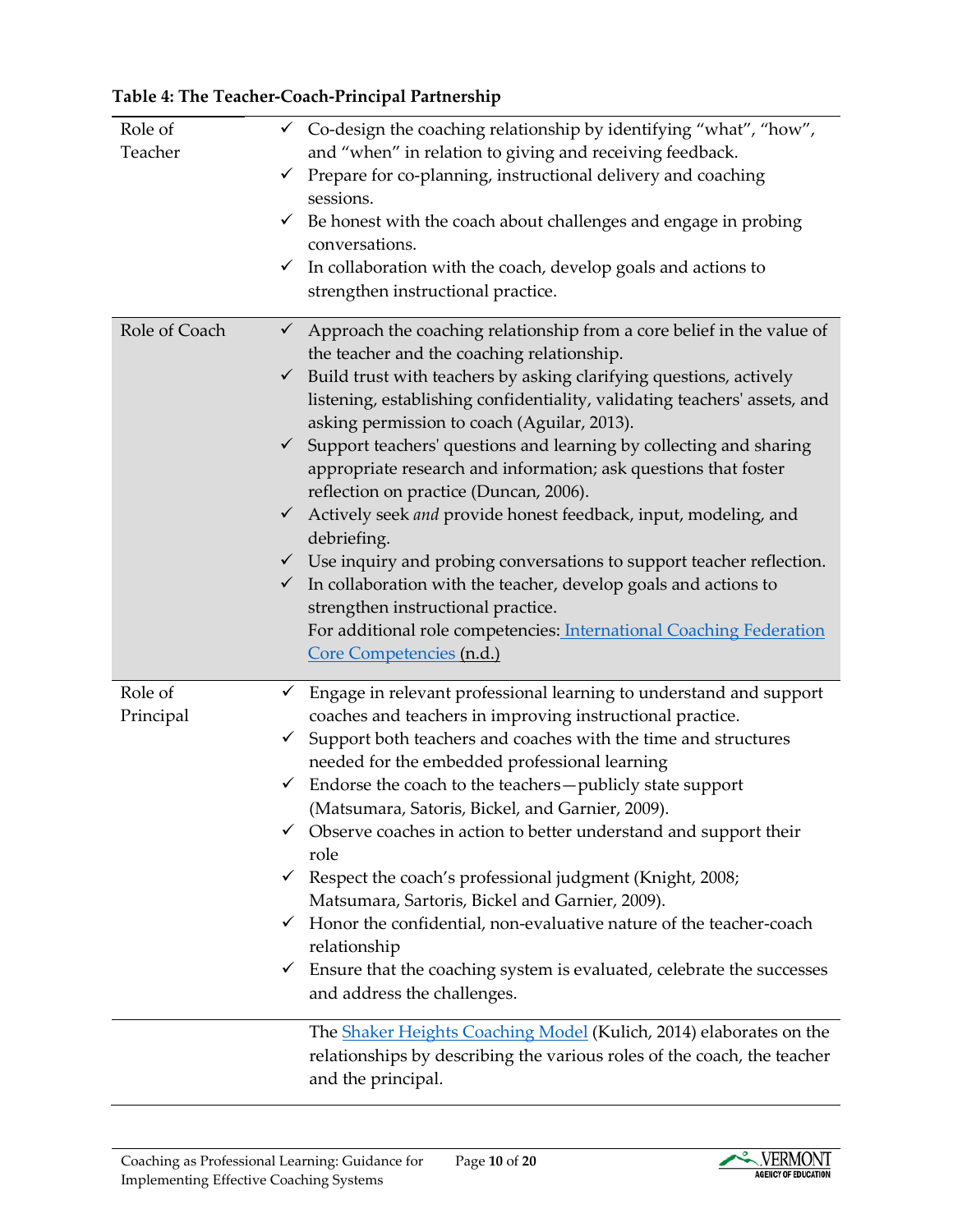## Characteristics of Systems that Support Effective Coaching

#### *Time and Structures:*

Time for coaches to coach is essential. In order for coaching to be effective, time is structured strategically -- coaching isn't an "add on" (Steiner and Kowal, 2007). As Moran (2007) states, coaching is part of differentiated professional learning. It is not a one-size-fits-all process that can be delivered at a school faculty meeting or in a one-day workshop. Coaching is embedded within the context of instruction and/or systems work in order to increase instructional and leadership capacity. The [New Brunswick Coaching Model](http://tmyles.weebly.com/uploads/2/6/2/6/26261249/nb_instructional_coaching_model.pdf) and the Friendship Public Charter [School Model](http://tntp.org/assets/tools/FPCS_Coaching_Model_at_Friendship_Public_Charter_School_TSLT_0311.pdf) offer suggestions regarding the time allotments for the various coaching responsibilities.

#### *Data Analysis:*

Data analysis is an essential process for improving instruction and learning. Therefore, the use of data is an integral part of the coaching process (Barr, Simmons, and Zarrow, 2003). Coaches must be data literate and know how to facilitate [collaborative inquiry](https://www.edu.gov.on.ca/eng/literacynumeracy/inspire/research/CBS_CollaborativeInquiry.pdf) (Ontario Schools, 2014) with multiple sources of student data and instructional data, in order to help educators reflect on practice, set individual and group teaching and learning goals, and determine foci for coaching observations and model lessons. This can be done with individual teachers and with entire professional learning communities. Data—and reflection about that data—should drive the entire coaching cycle. For further information, please explore the article, How Instructional [Coaches Support Data-Driven Decision-Making](https://www.academia.edu/1984289/How_instructional_coaches_support_data-driven_decision_making) (Marsh, McCombs, and Martorell, 2010).

### *Culture:*

Coaching may be a significant culture shift for all involved. Adult learning theorist Malcolm Knowles, et al. (2005) posited that adult learners need to be involved in the planning and evaluation of their instruction and are most interested in subjects that have immediate relevance and impact to their job. Part of a coach's job is to actively involve educators and leaders in the professional learning process—including the selection of priorities—through reflective conversations, co-planning, and facilitation. In coaching partnerships, both parties collaborate to plan, learn, observe, share ideas, examine data, and to work toward goals (Knight, 2007).

The culture of coaching should be allowed to grow naturally to reach a critical mass. As Toll (2014) notes, one strategy is to begin with "*ready to go*" teachers. Effective coaches allow the reluctant teachers the opportunity to see the organic flow of ideas and their impact. Most importantly, coaches listen well and build relationships first, and frequently remind educators that they are collaborative partners in improving teaching, learning, and systems.



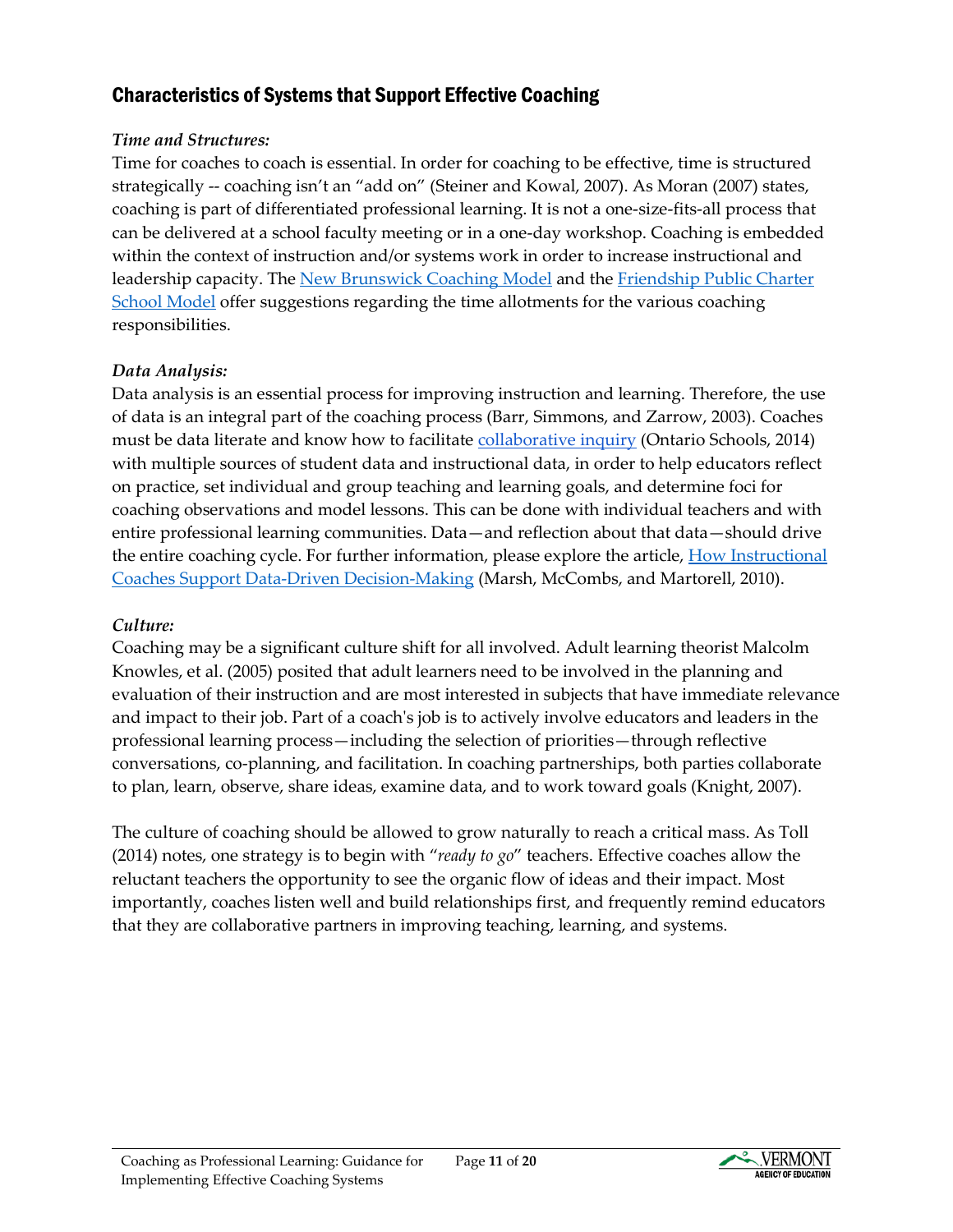## PART 3: Evaluating the Effectiveness of the System

The effectiveness of a coaching system is based on instructional practice, student achievement data, teacher efficacy, and coaches' development. To measure the impact of coaching, a coaching evaluation system must be designed prior to implementation and may include the following methods:

- Interviews: select a sample of school sites (principal, teachers, and coach)
- Observations using a coaching "look fors" document; attached to this could be a check-list or rating scale
- [Reflective Working Notebook](http://www.instructionalcoach.org/images/downloads/forms/afterAction.pdf) and syst[e](http://www.instructionalcoach.org/images/downloads/tools/coaching_survey2.1.pdf)m-wide [surveys](http://www.instructionalcoach.org/images/downloads/tools/coaching_survey2.1.pdf) (Kansas Coaching Project, 2008) involving all professional learning teams that have a coach on staff
- **Action Research (Example: Two teachers want** to improve questioning techniques. One teacher has access to a coach, the other doesn't.

*Good evaluations on professional development do not have to be costly, however, nor do they require sophisticated technical skills. What they do require is the ability to ask good questions and a basic understanding about how to find valid answers. Good evaluations provide information that is appropriate, sound, and sufficiently reliable to use in making thoughtful and responsible decisions about professional development processes and effects.*

*Guskey, 2000*

- Measure pre and post comprehension and application)
- In- class observations and interviews with student
- Additional guidance is offered in the following documents: [Eight Steps for Measuring](http://si2013planning.ncdpi.wikispaces.net/file/view/Steps+to+your+own+evaluation+(Killion).pdf)  [Impact \(](http://si2013planning.ncdpi.wikispaces.net/file/view/Steps+to+your+own+evaluation+(Killion).pdf)Killion, 2003); [Evaluating Coaching Impact](http://www.apqceducation.org/knowledge-base/download-documents/cat_view/72-benchmarking-research/71-evaluating-the-impact-of-instructional-coaching-on-teaching-and-learning) (APQC, 2011); [Self-Assessment for](http://instructionalcoach.iu1.wikispaces.net/file/view/Activity.Self+Assessment+for+Instructional+Coaches.pdf)  [Instructional Coaches Pennsylvania Institute for Instructional Coaching](http://instructionalcoach.iu1.wikispaces.net/file/view/Activity.Self+Assessment+for+Instructional+Coaches.pdf)

The use of coaching tools, such as conference documentation, professional learning impact forms, coaching impact forms, is one suggestion for embedding measures for progress monitoring of teaching practices, teacher efficacy, and coaches' impact. Additionally, an [Evaluating Effectiveness](http://learningforward.org/docs/coachingmatters/killiontoolch11-4.pdf) form (Killion, J., Harrison, C., Bryan, C., and Clifton, H., 2012) may be useful in assessing coaching systems.

Guskey (2000) is one of the expert voices in the field who has repeatedly made the case that evaluation is an essential, yet sadly neglected aspect of professional learning. Morel and Cushman (2013) are very clear that evaluation should be built into the professional learning design prior to implementation. *Table 5* presents a protocol that you may want to explore as a potential framework to guide your evaluation efforts. As noted in the embedded quote above, it is important to first identify what questions you will want to answer as a result of your evaluation effort.

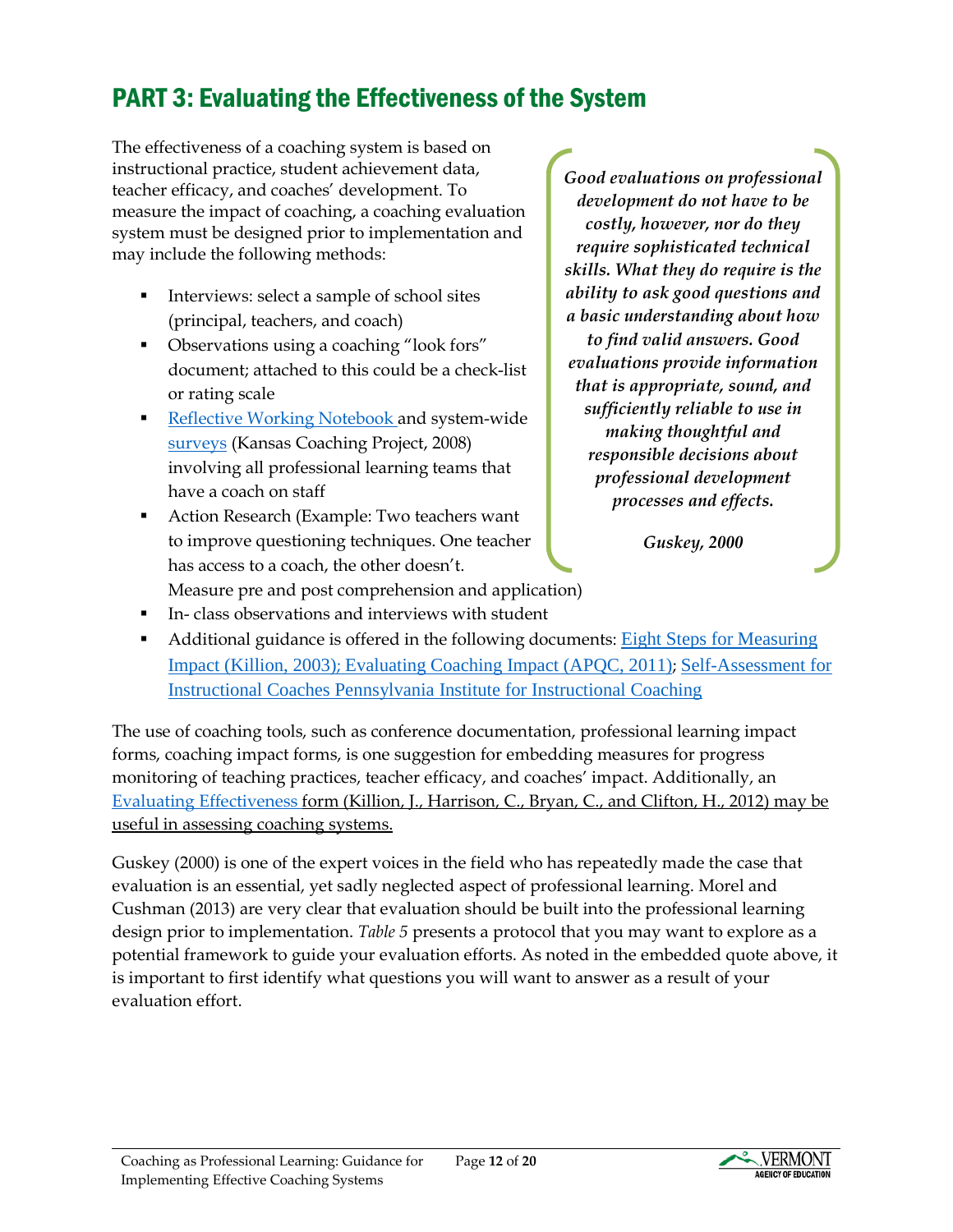**Table 5: Evaluation of Impact – A Sample Framework** 

#### Level 1: **Participants' Reactions**

Level 2: **Participants' Learning**

Level 3: **Organization Support and Change**

Level 4: **Participants' Use of New Knowledge and Skills**

Level 5: **Student Learning Outcomes**

Guskey, T.R. (2000). Evaluating Professional Development. Thousand Oaks, CA. Corwin Press.

## **Conclusion**

The research findings on high-quality professional learning and effective coaching are clear. Putting research into practice will not only require a committed, collaborative effort between educators, coaches, principals, and leadership teams, it may also require a significant shift in school culture. The ultimate goal is to improve the quality of teaching and learning in Vermont schools; no single person can accomplish this effort alone. By implementing coaching as a practice for embedded, ongoing professional learning, schools and districts can take action to ensure high-quality support for both educators and students.



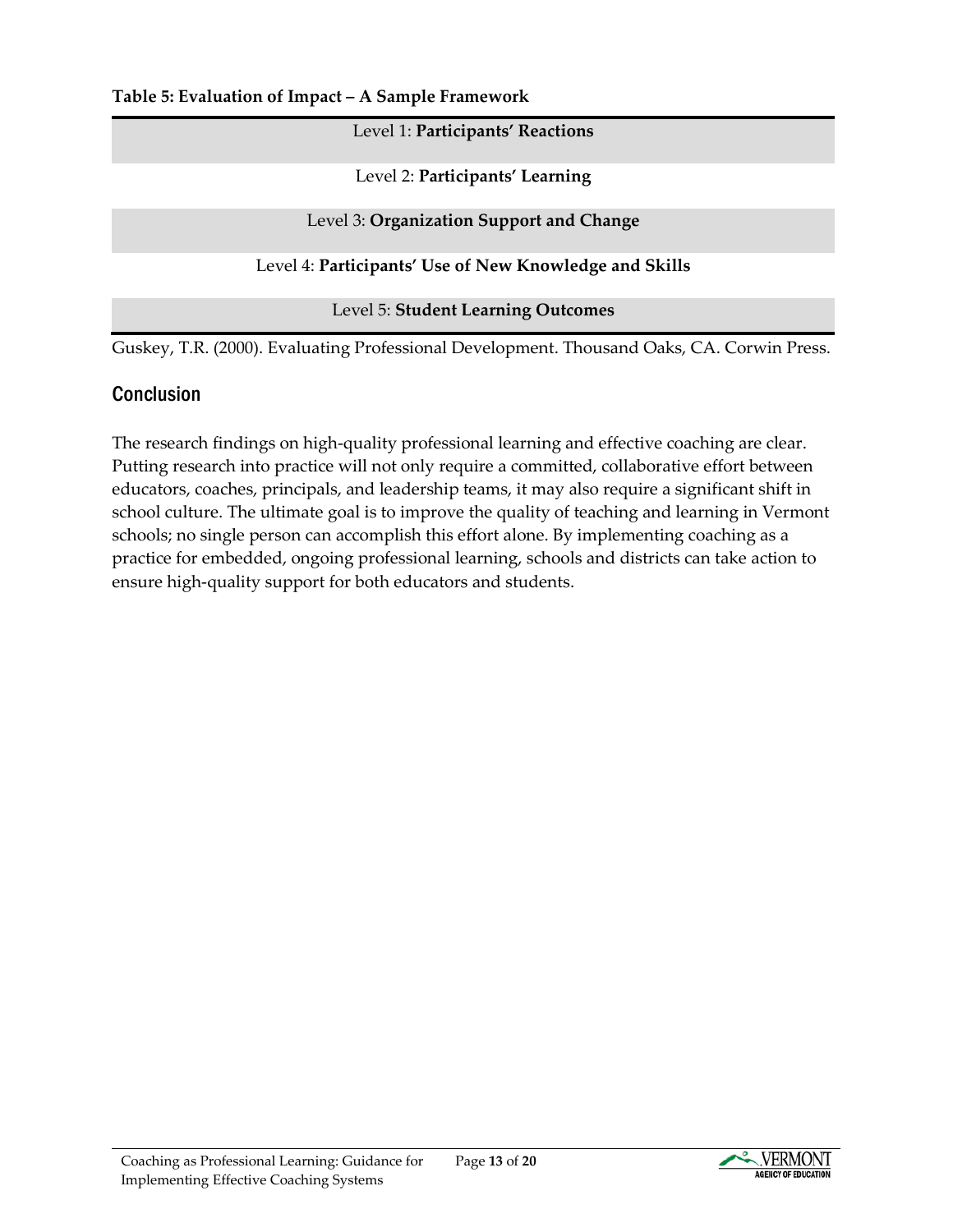## Appendix: Additional Resources for Building and Strengthening Coaching Systems

#### **Instructional Coaching**

[Research Brief: The Multiple Roles of School-Based Specialized Literacy Professionals](http://www.literacyworldwide.org/docs/default-source/where-we-stand/literacy-professionals-research-brief.pdf)

[Roles and Responsibilities of Literacy Coaches](http://www.sedl.org/pubs/sedl-letter/v17n01/literacy-coaches.html)

[Suggestions for Building Teacher-Coach-Principal Relationships](http://www.tri-association.org/uploaded/conferences/2014_costarica/handouts/cindy_harrison-coaching_matters_1.pdf)

[Principals Boosting Coaching's Impact](http://learningforward.org/docs/default-source/jsd-february-2015/principals-boost-coaching)

[Kansas Coaching Project](http://www.instructionalcoach.org/)

[Pennsylvania Institute for Instructional Coaching](http://piic.pacoaching.org/index.php/piic-home)

[Coaching For Change: Amount of Instructional Coaching Support to Transfer Science Inquiry](http://digitalcommons.unl.edu/cgi/viewcontent.cgi?article=1231&context=cehsedaddiss)  [Skills from Professional Development to Classroom Practice](http://digitalcommons.unl.edu/cgi/viewcontent.cgi?article=1231&context=cehsedaddiss) – 2015 James A. Houston University of Nebraska-Lincoln

[A Case Study of Coaching in Science, Technology, Engineering, and Math Professional](http://files.eric.ed.gov/fulltext/ED538874.pdf)  [Development](http://files.eric.ed.gov/fulltext/ED538874.pdf) - April, 2012. Sue Ellen DeChenne, Gwen Nugent, Gina Kunz, Linlin Luo, Brandi Berry, Katherine Craven, and April Riggs

[The Role of Coaching by Teaching Artists for Arts-Infused Social Studies: What Project](http://escholarship.org/uc/item/6mw9s8qs)  [CREATES Has to Offer](http://escholarship.org/uc/item/6mw9s8qs) - 2010 R. Wilcox, S. Bridges, & D. Montgomery

Poudre School District Instructional Coaching Field Guide (n.d.) [Sample Field Guide](https://www.psdschools.org/webfm/9005)

Booker T. Washington Senior High School – Coaching Cycle and Coaching Continuum (2013) [Sample Coaching Cycle/Continuum](http://teacherleaders.ncdpi.wikispaces.net/file/view/AA142-UG01-GEN+(3).pdf)

PowerPoint Slides and Video Vignettes for Professional Learning [Vermont Professional Learning Network \(PLN\) Lesson Study Project](https://sites.google.com/a/vermontpln.org/reflective-practice-modules/home)

Western Dubuque Community School District - Instructional Coaching Handbook (2014-2017) [Dubuque Coaching Handbook](http://images.pcmac.org/Uploads/WesternDubuque/WesternDubuque/Departments/PagesLevel1/Documents/Instructional%20Coaching%20Handbook%202%204%2015.pdf)

[The Role of Elementary Mathematics Specialists in the Teaching and Learning of Mathematics](http://www.nctm.org/uploadedFiles/Standards_and_Positions/Position_Statements/EMS%20Joint%20Position%20Statement.pdf)

[It's Time: Themes and Imperatives for Mathematics Education,](http://go.solution-tree.com/mathematics) Chapter 5, p. 54

The Elementary Mathematics Specialist's Handbook, Campbell, et. al (2013), Appendix B

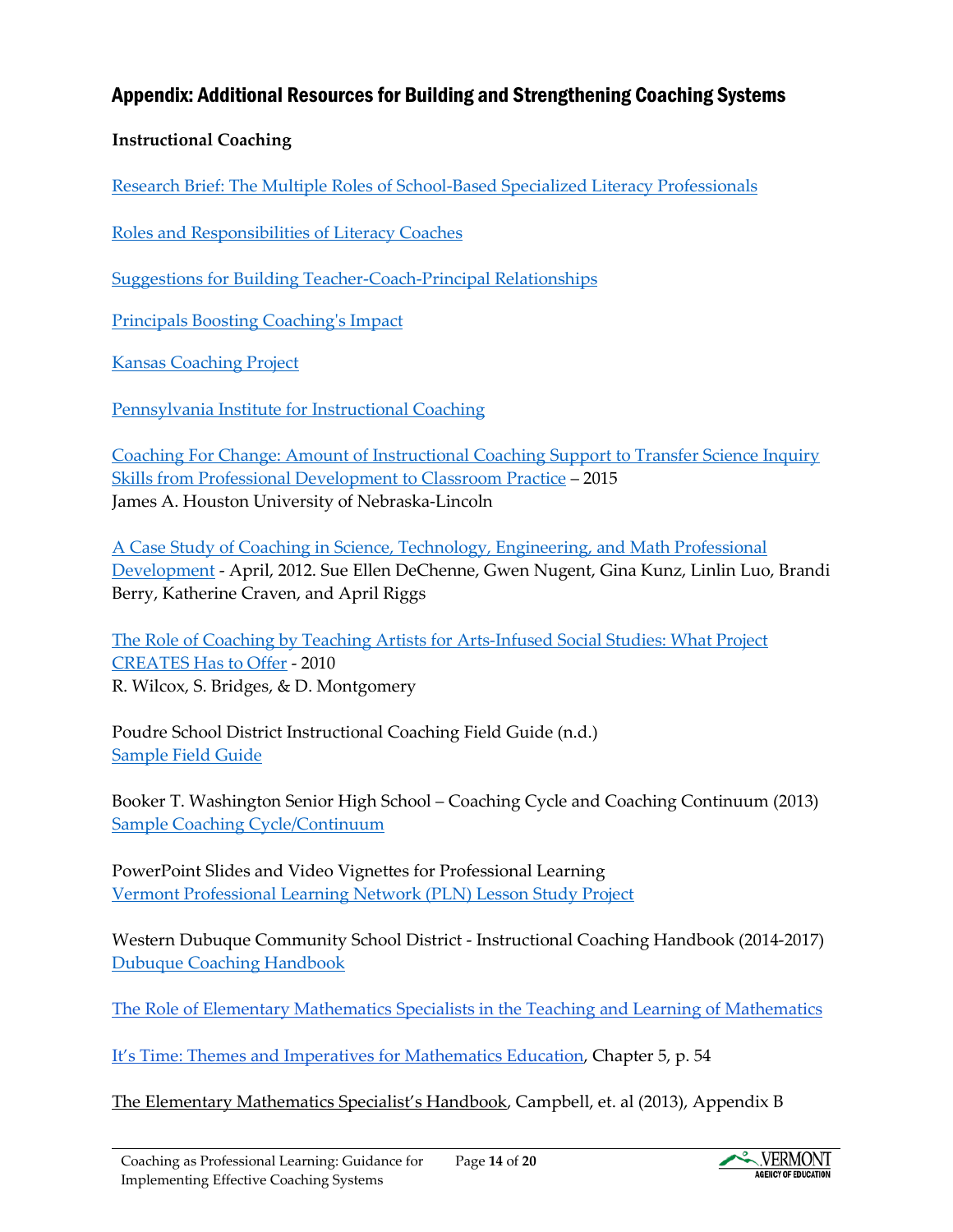### The Math Coach Field Guide: Charting Your Course, Felux and Snowdy (2006)

### **Systems Coaching**

[State Personnel Development Network](http://www.signetwork.org/content_pages/222-coaching) (SPDG)

[Illinois SPDG](http://www.illinoisrti.org/i-rti-network/for-coaches)

[System's Coaching: A Model for Building Capacity](http://flpbs.fmhi.usf.edu/pdfs/SystemsCoaching.pdf) (2013)

[Learning To Change: School Coaching for Systemic Reform](http://spu.edu/orgs/research/Learning%20to%20Change%204-5-05.pdf) (2005)

#### **Additional Coaching Resources including Organizations, Standards, and Competencies**

[International Society for Technology in Education \(ISTE\) Coaching Standards](http://www.iste.org/docs/pdfs/20-14_iste_standards-c_pdf.pdf)

[Standards for Middle and High School Literacy Coaches](http://www.ncte.org/library/NCTEFiles/Resources/Positions/coaching_standards.pdf)

Myers, A. (2015). [Coaching as professional development: A powerful change accelerator.](http://blogs.edweek.org/edweek/leadership_360/2015/07/coaching_as_professional_development_a_powerful_change_accelerator.html?r=1631853008) Bethesda, Maryland: Education Week. Retrieved from

*Videos*

[Vermont Professional Learning Network \(PLN\) Lesson Study Project](https://sites.google.com/a/vermontpln.org/reflective-practice-modules/home) [Effective Coaching Systems](https://www.teachingchannel.org/videos/district-wide-coaching-system) [What do Instructional Coaches Do?](https://www.youtube.com/watch?v=-DIM2ypSIXI) [Principal-Coach Collaborative Conversation](https://youtu.be/D2VAccGkaNI) [Setting-up Coaching Cycles and Sample Conversations at Elementary and Secondary Level](https://dianesweeney.com/our-videos-podcasts/) [Pennsylvania Coaching Institute: Excerpts from Coaching and Class Sessions](http://piic.pacoaching.org/index.php/resources/piic-videos/199-videos) [The Teaching Channel: Coaching Videos Collection](https://www.teachingchannel.org/videos?page=1&categories=topics_coaching&load=1) [Edvantia Coaching Standards](https://www.youtube.com/watch?v=PZQpdW9jmiM)



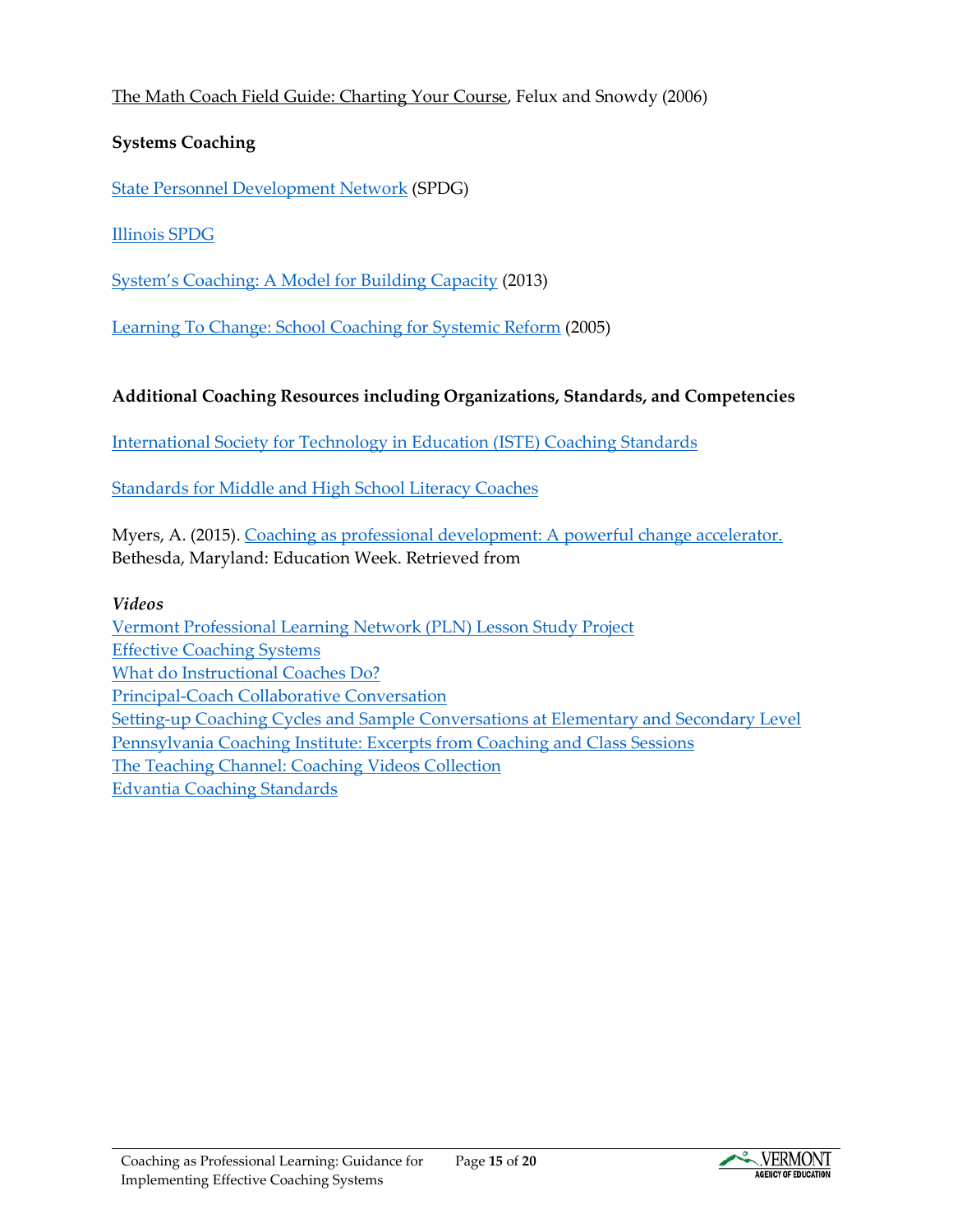### **References**

Aguilar, E. (2013). *The art of coaching. Effective strategies for school transformation*. San Francisco, CA: John Wiley and Sons.

American Institute for Research (2011). *Teaching excellence in adult literacy: Adult learning theories.*

APQC Education Advanced Working Group. (2011). *Evaluating Coaching Impact.*

Barr, K., Simmons, B., and Zarrow, J. (2003). *"School Coaching in Context: A Case Study in Capacity Building."* Paper presented at the American Educational Research Association annual meeting, Chicago.

Brown, C., Stroh, H., Fouts, J., and Baker, D. (2005). *Learning to change: school coaching for systemic reform.* Seattle WA: Bill and Melinda Gates Foundation.

Casey, K. (2006). Literacy coaching: The essentials. Portsmouth, NH: Heinemann.

City, E.A., Elmore, R.F., Fiarman, S.E., & Teitel, L. (2010). *Instructional Rounds in Education*. Cambridge, MA: Harvard Education Press.

Darling-Hammond,L., Wei, R.C., Andrea, A., Richardson, N., & Orphanos, S. (2009). *Professional Learning In The Learning Profession: A Status Report on Teacher Development in the United States and Abroad.* Texas. NSDC.

Duncan, M. (2006). *Literacy coaching: Developing effective teachers through instructional dialogue.* Katonah, NY: Richard C. Owen.

Friendship Public Charter School. (2010-2011). *Instructional Performance Coach Plan*.

Gawande A. Personal best. Top athletes and singers have coaches. Should you? [Annals of Medicine] The New Yorker. 2011. Oct 3

Guiney, E. (2001). Coaching isn't just for athletes: The role of teacher leaders. *Phi Delta Kappan International,* 82, 740-743.

Guskey, T. (2000). *Evaluating Professional Development*. Thousand Oaks, CA: Corwin Press.

Hattie, J. (2012). *Visible Learning for Teachers,* New York, NY: Routledge.

Huguet, A., Marsh, J.A. & Farrell, C. C. (2014). Building teachers' data-use capacity: Insights from strong and developing coaches. *Education Policy Analysis Archives, 22* (52).

[International Coach Federation \(n.d.\)](http://coachfederation.org/credential/landing.cfm?ItemNumber=2206) *Core Competencies*

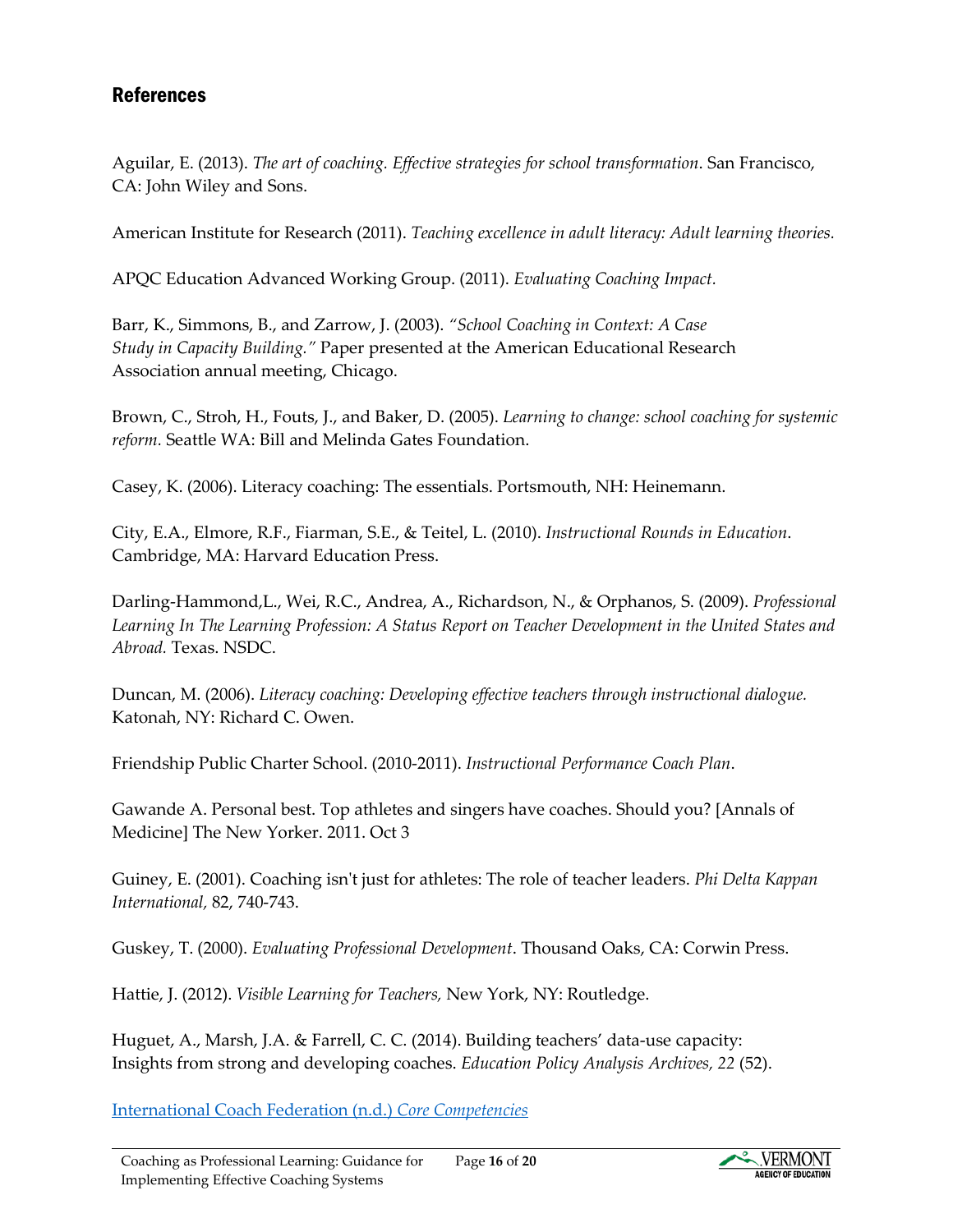International Literacy Association. (2006). *Standards for middle and high school literacy coaches*. Newark, DE: Author.

Ithaca City School District. (2013) [Instructional coaching program: Assessment of the budget](http://www.cornellglobalsolutions.com/wp-content/uploads/2013/08/Ithaca-City-School-District-Final-Report.pdf)  [and funding database with a communication, implementation and evaluation plan.](http://www.cornellglobalsolutions.com/wp-content/uploads/2013/08/Ithaca-City-School-District-Final-Report.pdf)

Joyce, B. & Showers, B. (2002). *Student achievement through Staff development (3rd Edition*). Alexandria,VA: Association for Supervision and Curriculum Development.

Kansas Coaching Project. (2008). *Coaching effectiveness.*

Killion, J. (2003). *Eight steps for measuring impact.*

Killion, J., Harrison, C., Bryan, C., & Clifton, H. (2012). *Coaching matters.* Oxford, OH: Learning Forward.

Killion J. and Roy, P. (2009). *Becoming a Learning School.* Oxford Ohio: NSDC

Knight, J. (2007). Five key points to building a coaching program. *Journal of Staff Development, 28*  (1) NSDC.

Knight, J. (2008). Instructional coaching: What we are learning about effective coaching practices. Presentation at NSDC Conference.

Knight, J. (2007). *Instructional Coaching*. Thousand Oaks, CA: Corwin.

Knight, J., Elford,M., Hock,M., Dunekack, D., Bradley, B., Deshler, D.D., and Knight, D. (2015). Three steps to great coaching: A simple but powerful instructional coaching cycle nets results. *JSD, 36(*1), 11-18.

Knight, J. & Fullan, M. (2011). Coaches as Systems Leaders. *Educational Leadership 69* (2). 50-53.

Knowles, M. S., Houlton, E. F., & Swanson, R.A. (2005). *The Adult Learner, Sixth Edition: The Definitive Classic in Adult Education and Human Resource Development.* San Diego, CA: Elsevier.

Kulich, L.S. (2014). Instructional coaching model. Shaker Heights City School District.

Leana, C. (2011). The missing link in school reform. *Stanford Social Innovation Review*, 30-35.

Mangin, M. M. (2014). Capacity building and districts' decision to implement coaching initiatives. *Education Policy Analysis Archives, 22* (56).

Marsh, J.A. , McCombs, J.S. & Martorell, F. (2012). Reading coach quality: Findings from florida middle schools, *Literacy Research and Instruction, 51* (1), 1-26.

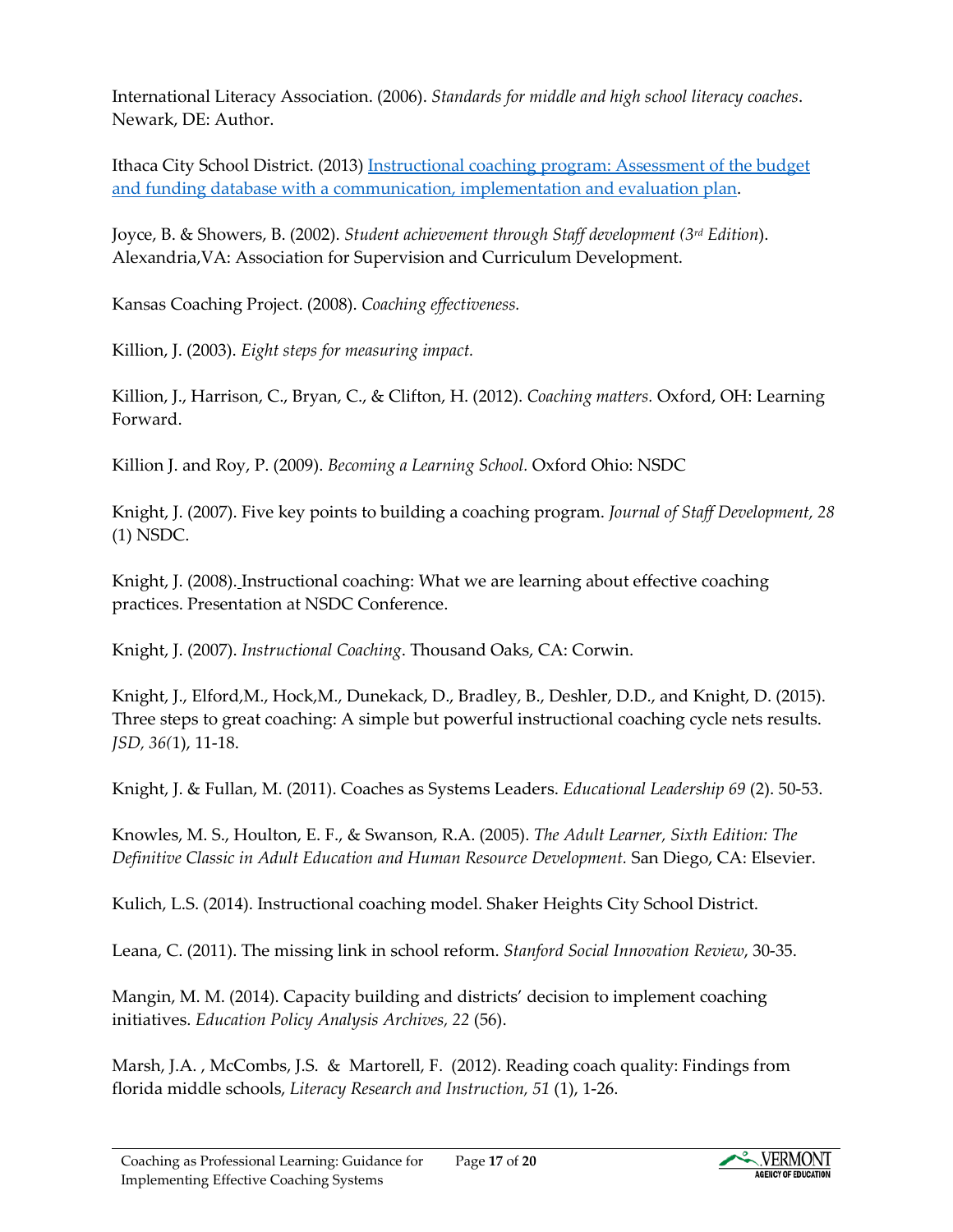Martin, L., Kragler, S., Quatroche, D.J., & Bauserman, K.L. (2014). *Handbook of professional development in education.* New York: Guilford Press.

Marzano, R., & Simms, J.A. (2013). *Coaching Classroom Instruction*. Bloomington, IN: Marzano Research.

Matsumura, L.C., Sartoris, M., Bickel, D., & Garnier, H. (2009). Leadership for literacy coaching: The principal's role in launching a new coaching program. *Educational Administration Quarterly, 45*(5), 655-693.

Moran, M.C. (2007). Differentiated literacy coaching: scaffolding for student and teacher success. Alexandria, VA: ASCD.

Morel, N. & Stanton-Cushman, C. (2012). *How to build an instructional coaching program for maximum capacity.* Thousand Oaks, CA: Corwin.

Neufeld, B. & Roper, D. (2003). *Coaching: A strategy for developing instructional capacity--promises & practicalities*. Washington, D.C.: Aspen Institute Program on Education and the Annenberg Institute for School Reform.

New Brunswick Department of Education and Early Childhood Development. (2013).

Oregon Coaches Task Force (2013). Systems Coach Manual.

Pennsylvania Institute of Instructional Coaching. (n.d.) Self-Assessment for Instructional Coaches.

Russo, A. (2004). School-based coaching: A revolution in professional development—or just the latest fad? *Harvard Education Letter*. Cambridge MA: Harvard Education Publishing Group.

Showers, B. (1985). Teachers coaching teachers. *Education Leadership, April, 1985*: ASCD.

Springhill U.S.D. (2008). Instructional coach job description.

Steiner, L. and Kowal, J. (2007). *Principal as instructional leader: Designing a coaching program that fits.* Washington, DC: The Center for Comprehensive School Reform and Improvement.

Student Achievement Division, Ontario Schools. (2014). *Capacity Building Series: Collaborative Inquiry in Ontario.* 

Toll, C. (2014). *The literacy coach's survival guide: Essential questions and practical answers.* Newark DE: International Reading Association.

University of Kansas KU Center for Research on Learning. (n.d.) Action Report.

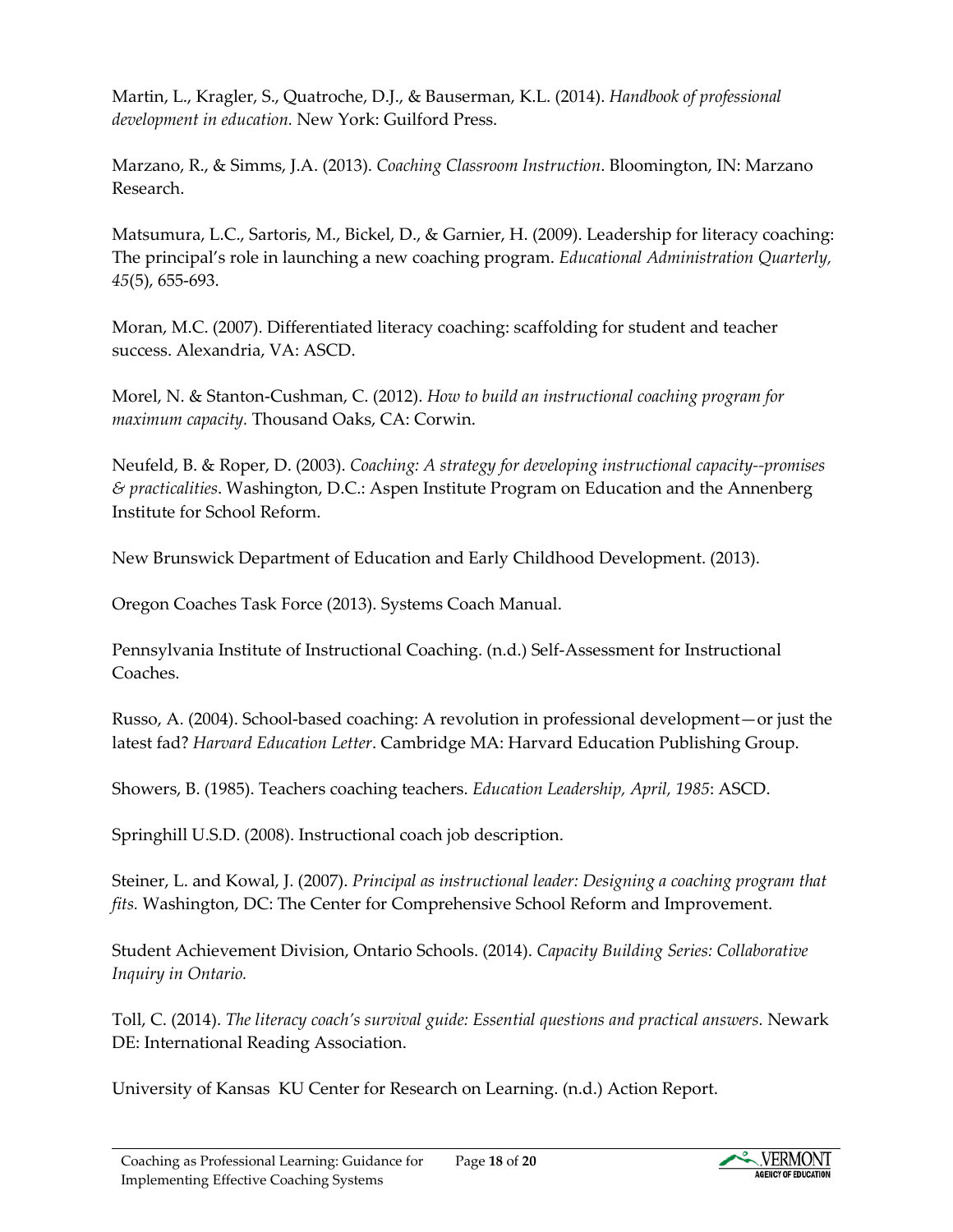Vermont Reads Institute and Statewide Steering Committee on RTII (2014). Vermont multitiered system of supports response to intervention and instruction. Burlington, VT: Author.

Vermont Standards Board for Professional Educators. (2012). *Standards for professional learning.* Retrieved from

Vermont State Board of Education. (2014). *Vermont education quality standards*.

Walpole, S., McKenna, M.C., Uribe-Zarain, X., & Lamintin, D. (2010). The relationships between coaching and instruction in the primary grades: Evidence from high-poverty schools. *Elementary School Journal, 111* (1), 115-140.